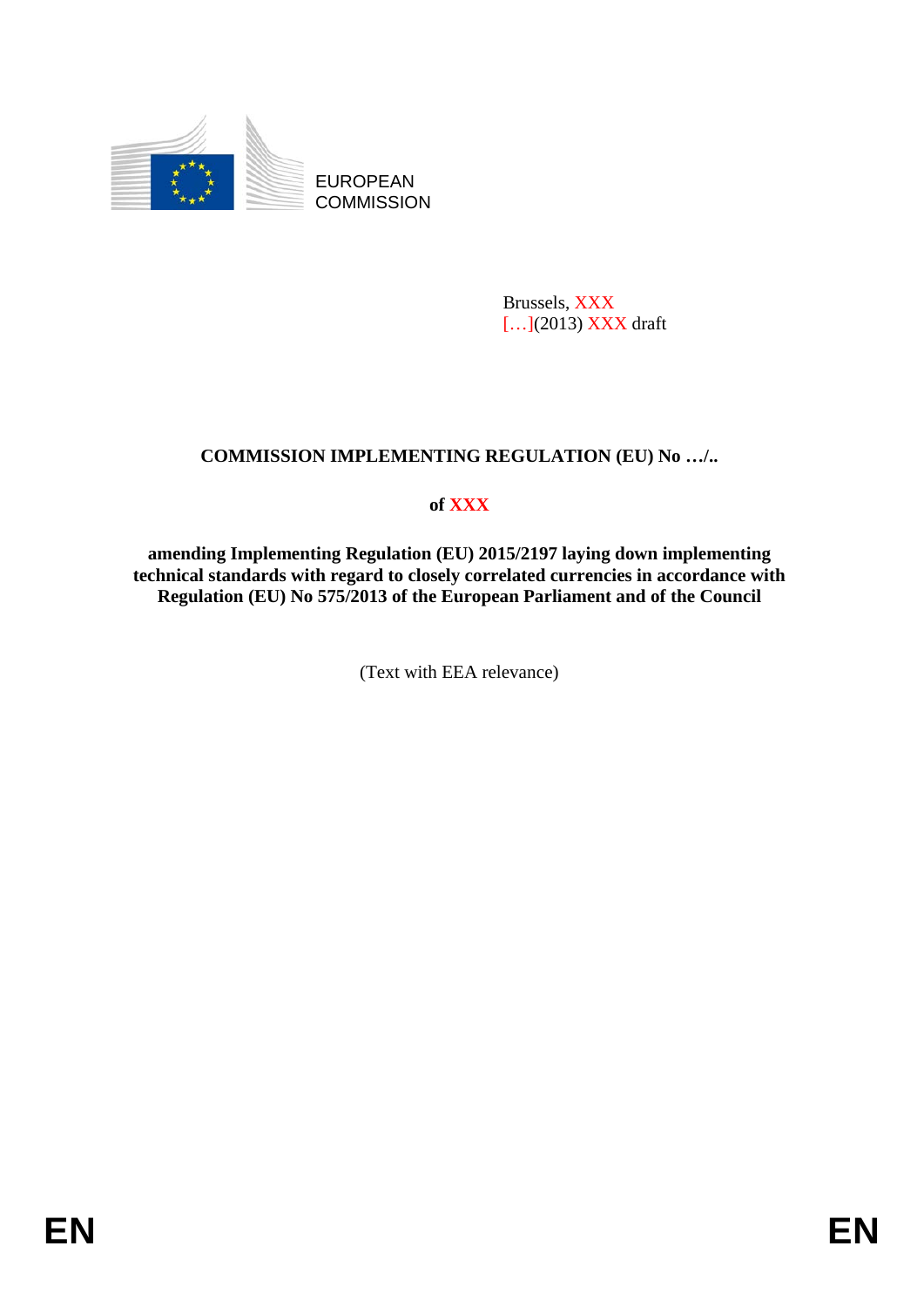#### **COMMISSION IMPLEMENTING REGULATION (EU) No …/..**

#### **of XXX**

### **amending Implementing Regulation (EU) 2015/2197 with regard to closely correlated currencies in accordance with Regulation (EU) No 575/2013 of the European Parliament and of the Council**

#### (Text with EEA relevance)

#### THE EUROPEAN COMMISSION,

Having regard to the Treaty on the Functioning of the European Union,

Having regard to Regulation (EU) No 575/2013 of the European Parliament and of the Council of 26 June 2013 on prudential requirements for credit institutions and investment firms and amending Regulation (EU) No  $648/2012<sup>1</sup>$  $648/2012<sup>1</sup>$  $648/2012<sup>1</sup>$  and in particular Article 354(3) thereof,

Whereas:

- (1) In order to ensure that the currency pairs referred to in the Annex to Implementing Regulation (EU)  $2015/2197<sup>2</sup>$  $2015/2197<sup>2</sup>$  continue to reflect the actual correlation between the relevant currencies, it is necessary to update the list of closely correlated currencies.
- (2) The list uses 31 March 2019 as the end date for the purpose of computing the three and five year data series required to assess the currency pairs in accordance with Regulation (EU) No 575/2013.
- (3) This Regulation is based on the draft implementing technical standards submitted by the European Banking Authority (EBA) to the Commission.
- (4) Given that the necessary amendments to Implementing Regulation (EU) 2015/2197 do not involve significant changes in substantive terms and instead merely apply the methodology already established in that Regulation to updated data series, in accordance with the second subparagraph of Article 15(1) of Regulation (EU) No 109[3](#page-1-2)/2010 of the European Parliament and of the Council<sup>3</sup>, EBA has not conducted an open public consultation, considering that it would be highly disproportionate in relation to the scope and impact of the draft implementing technical standards concerned. EBA requested the opinion of the Banking Stakeholder Group established in accordance with Article 37 of Regulation (EU) No 1093/2010.
- (5) Implementing Regulation (EU) 2015/2197 should therefore be amended accordingly,

<span id="page-1-0"></span> $1$  OJ L [176, 27.6.2013, p.](http://eur-lex.europa.eu/legal-content/EN/AUTO/?uri=OJ:L:2013:176:TOC) 1.

<span id="page-1-1"></span><sup>2</sup> Commission Implementing Regulation (EU) 2015/2197 of 27 November 2015 laying down implementing technical standards with regard to closely correlated currencies in accordance with Regulation (EU) No 575/2013 of the European Parliament and of the Council (OJ L 313, 28.11.2015, p. 30).

<span id="page-1-2"></span><sup>3</sup> Regulation (EU) No 1093/2010 of the European Parliament and of the Council of 24 November 2010 establishing a European Supervisory Authority (European Banking Authority), amending Decision No 716/2009/EC and repealing Commission Decision 2009/78/EC (OJ L 331, 15.12.2010, p. 12).